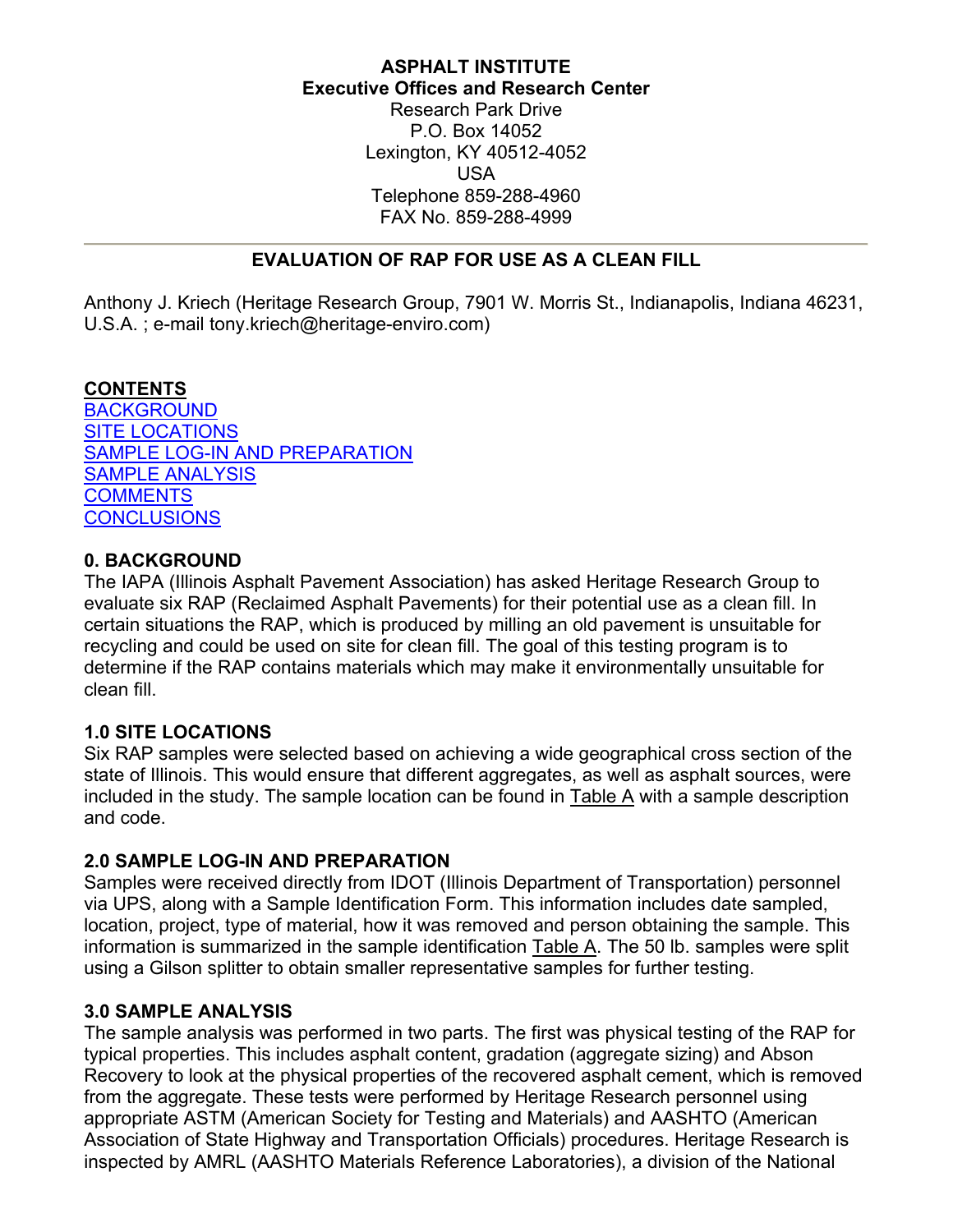<span id="page-1-0"></span>Bureau of Standards for procedures and laboratory equipment for these tests. Heritage Research also participates in a round robin of laboratories conducted by AMRL for these procedures on a regular basis. The results of the physical tests are enclosed in [Table B.](#page-3-0)

The environmental testing involved testing for PCB's (Polychlorinated Biphenyls) on the samples before leachate testing Identical samples were also prepared for TCLP (Toxic Characteristic Leachability Procedure) for each RAP source. Samples were crushed to correspond to the size requirements of the test. Samples were hand carried to Heritage Environmental Services - Commercial Laboratories by Heritage Research personnel. Following the TCLP test the leachate was tested for semivolatile organics, Polynuclear Aromatic Hydrocarbons (PAH's) by HPLC and metals by Atomic Absorption.

|                                    | <b>Method/Procedure</b> |
|------------------------------------|-------------------------|
| <b>PCB Extraction</b><br>Procedure | SW846-3550              |
| <b>PCB Analysis</b>                | SW846-8080              |
| <b>TCLP Procedure</b>              | SW846-1311              |
| Semivolatiles GC/MS                | SW846-3510              |
| <b>PAH's</b>                       | SW846-8310              |
| <b>Metals</b>                      | SW846-3010              |

Test procedures were in accordance with EPA procedures and are as follows.

A summary report of the results is listed in [Table C.](#page-4-0)

#### **4.0 COMMENTS**

**4.1** Physical testing indicates that these RAP samples are typical in gradation, asphalt content and asphalt residue properties to other RAP materials tested by Heritage Research Group.

**4.2** PCB's were tested on the RAP samples, not on the leachate after TCLP. The results were then measured on a weight basis in mg/Kg. or parts per million. There is not a currently known method for testing on leachate. From these results it appears that no PCB's were found at the detection limits listed in any sample.

**4.3** TCLP leachate did not contain any of the standard semivolatile compounds normally tested for by the EPA at the detection limits listed. It should be noted that semivolatiles are listed in 1 g/liter, which is parts per billion.

**4.4** The polynuclear aromatic hydrocarbon show up in only trace levels. Naphthalene, the most volatile PAH is still under a half a part per billion, which is well within any guidelines tested for this material. Benzo(A)pyrene, a known carcinogen which is often used as a marker compound for PAH's, was not found in any sample at the detection limits reported.

**4.5** Metals were also tested and found to have measurable values in three samples. Barium is present in all three samples, but 200-300 times below maximum concentration of contaminants for TCLP under RCRA (Resource Conservation Recovery Act) for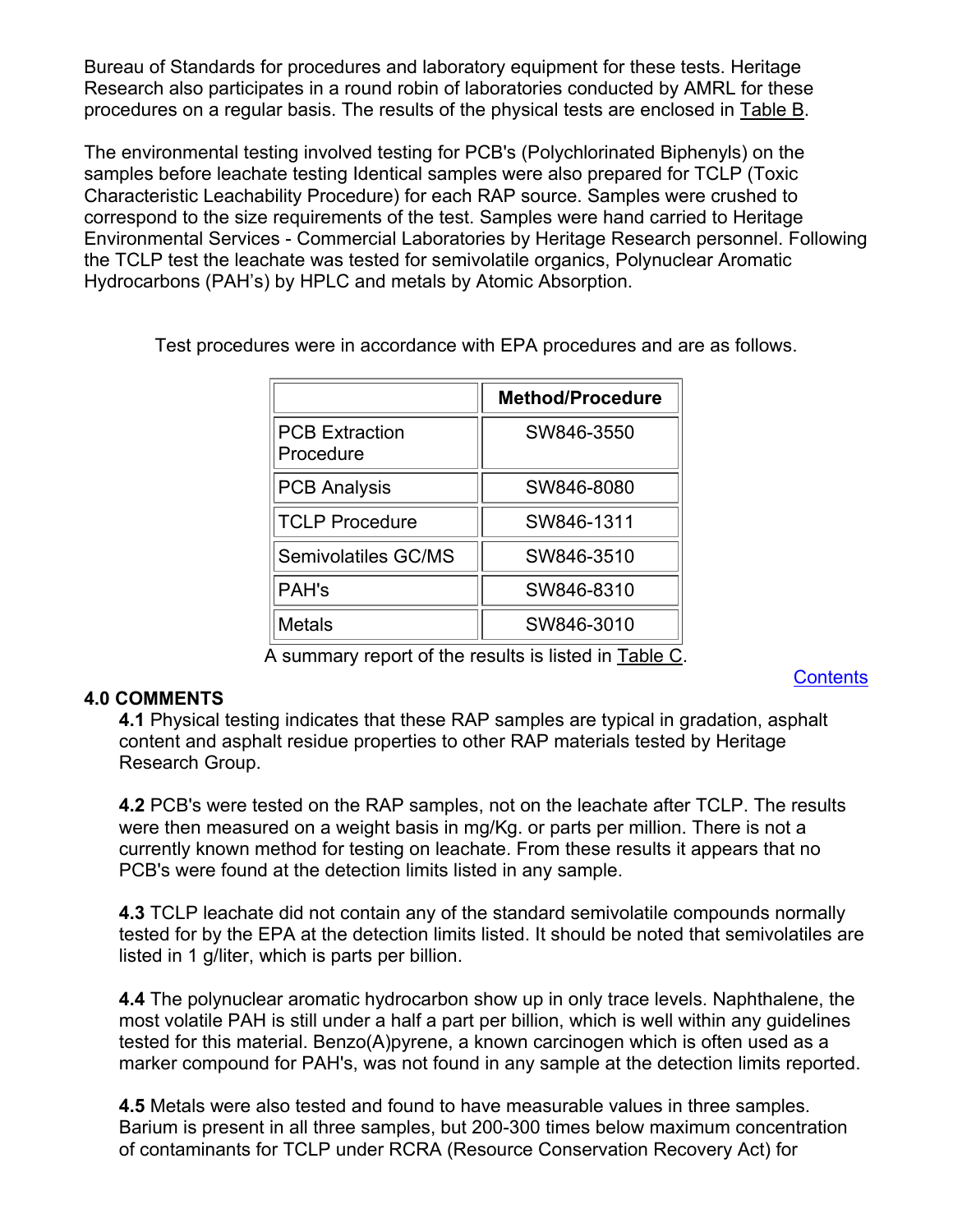<span id="page-2-0"></span>hazardous materials by characteristics (see [Table D](#page-6-0) for guidelines). Barium was also below national drinking water standards for this metal. For metals it is one hundred fold below Table D guidelines. Chrome and lead are also below the [Table D](#page-6-0) guidelines for hazardous by characteristic. The leachate on Site #2 would, however, not meet drinking water standards. It is important to point out that Site #1 meets all guidelines, whereas Site #2 had low, but measurable levels of lead, chrome, and barium. Both of these were taken from the same project, but at different locations. This could indicate that contamination of the surface was a possible cause for having a low, but measurable level. Barium could be from a lube additive and be from crankcase drippings. The same is true for chrome, a wear metal. Lead could also be from crankcase oil and leaded gasoline.

Background samples from soils along the roadside have been studied in the literature. It is not unusual to find much higher levels of lead than encountered in this sample due to the use of leaded fuel in the past.

#### **5.0 CONCLUSIONS**

After a thorough investigation of these samples it can be ascertained that all of these samples meet current guidelines for TCLP maximum concentration for the contaminants by characteristic. Due to asphalt non-volatile viscoelastic properties this is not surprising. The migration of metals and organics are impaired greatly by the matrix of asphalt and aggregate. It is contaminants which may be spread on the road surface later through spills or accidents, which could change these characteristics. The results on this representative group of RAP samples would suggest that RAP should not be a concern for clean fill. **[Contents](#page-0-0)** 

| <b>Site</b><br>No. | <b>Date</b><br><b>Sampled</b> | County    | Route/Sta.<br>No.      | Project                | <b>Material Type</b> | How<br><b>Removed</b>                     | <b>IDOT</b><br><b>Personnel</b><br><b>Taking</b><br><b>Samples</b> |
|--------------------|-------------------------------|-----------|------------------------|------------------------|----------------------|-------------------------------------------|--------------------------------------------------------------------|
| #1                 | 10/08/90                      | Vermilion | Route #1<br>1100+06    | $C-95-143-$<br>89      | Surface/Binder       | Milled                                    | Alex Kedas                                                         |
| #2                 | 10/08/90                      | Vermilion | Route #1<br>$112 + 50$ | C-95-143-<br>89        | Surface/Binder       | Milled                                    | Alex Kedas                                                         |
| #3                 | 10/11/90                      | Peoria    | IL 88 36+88            | <b>FA</b><br>646/88171 | Surface              | Milled                                    | Leroy<br><b>Williams</b>                                           |
| #4                 | 10/15/90                      | Cook      | First<br>Avenue        | #80451                 | Surface              | <b>Milled</b>                             | Eddie<br>Pizarro                                                   |
| #5                 | 09/26/90                      | St. Clair | IL 159<br>$200+00$     | #96198<br>FA600        | Surface/Binder       | Roadtec<br><b>RX50</b><br>Roto-<br>Milled | Allan<br>Guttmann                                                  |
| #6                 | 09/13/90                      | Jackson   | IL 3 IL 151            | #98071<br><b>FA14</b>  | Surface              | Cold<br>Milling                           | Larry<br>Miloshewski                                               |

**TABLE A**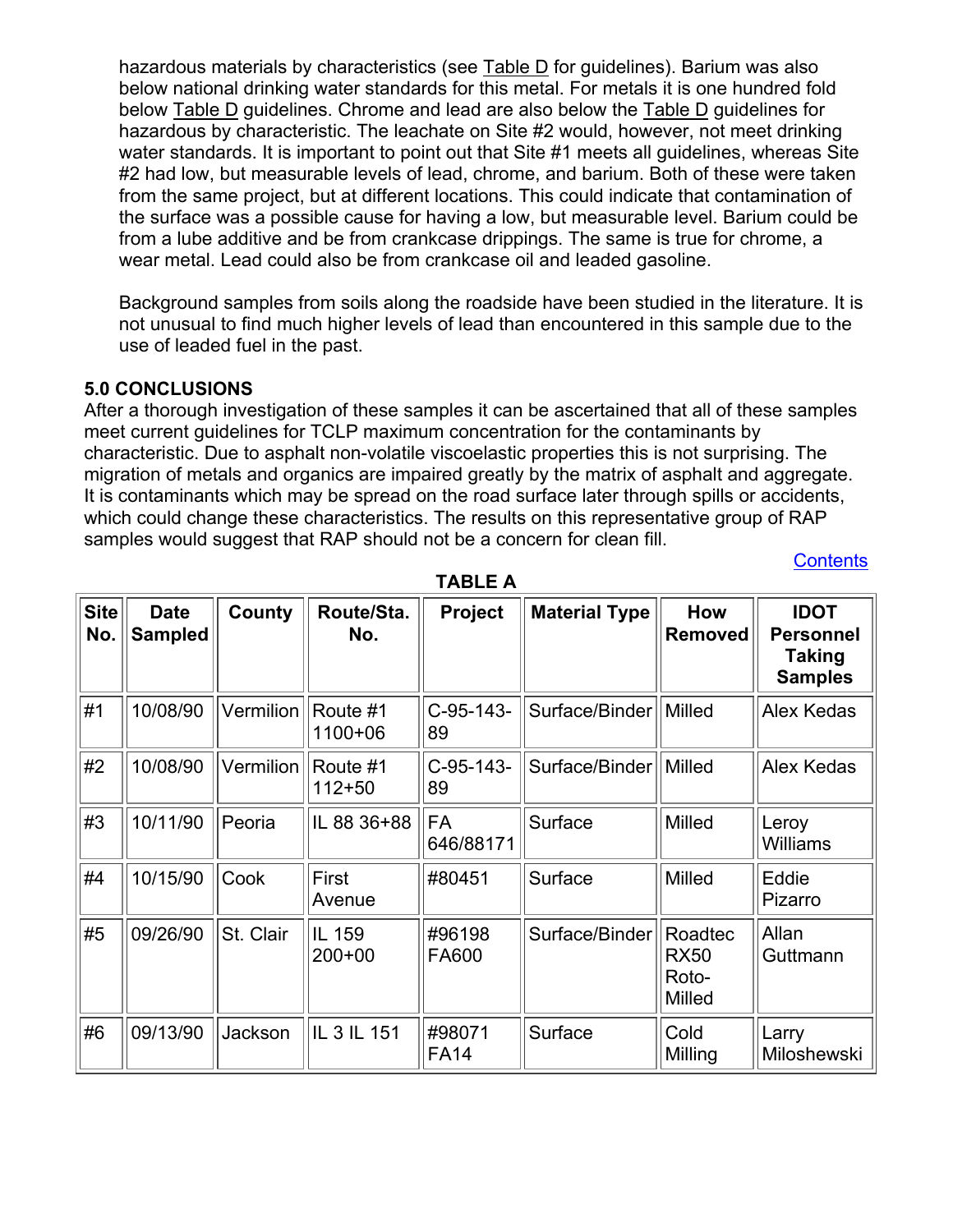# **TABLE B**

<span id="page-3-0"></span>

| <b>Site Number</b>         | #1        | #2        | #3            | #4    | #5        | #6      |  |  |  |
|----------------------------|-----------|-----------|---------------|-------|-----------|---------|--|--|--|
| <b>County Located</b>      | Vermilion | Vermilion | Peoria        | Cook  | St. Clair | Jackson |  |  |  |
| Asphalt<br>Content, %      | 5.2       | 4.9       | 4.4           | 4.4   | 5.2       | 3.9     |  |  |  |
| Abson                      |           |           |               |       |           |         |  |  |  |
| Penetration<br>@77°F       | 33        | 23        | 26            | 42    | 48        | 35      |  |  |  |
| <b>Viscosity</b><br>@140°F | 15614     | 27040     | 9121<br>19225 |       | 9017      | 8335    |  |  |  |
| Gradation                  |           |           |               |       |           |         |  |  |  |
| Passing 2"                 | 100.0     | 100.0     | 100.0         | 100.0 | 100.0     | 100.0   |  |  |  |
| Passing 1-1/2"             | 100.0     | 100.0     | 100.0         | 100.0 | 100.0     | 100.0   |  |  |  |
| Passing 1"                 | 100.0     | 100.0     | 100.0         | 100.0 | 100.0     | 100.0   |  |  |  |
| Passing 3/4"               | 100.0     | 100.0     | 99.0          | 98.6  | 99.8      | 100.0   |  |  |  |
| Passing 1/2"               | 98.8      | 100.0     | 96.2          | 92.4  | 98.7      | 97.9    |  |  |  |
| Passing 3/8"               | 95.1      | 99.3      | 90.6          | 85.6  | 95.2      | 92.8    |  |  |  |
| Passing #4                 | 76.5      | 73.5      | 64.9          | 56.2  | 69.5      | 59.3    |  |  |  |
| Passing #8                 | 60.0      | 47.5      | 45.4          | 37.9  | 51.4      | 39.3    |  |  |  |
| Passing #16                | 47.8      | 35.3      | 36.2          | 30.2  | 41.9      | 30.3    |  |  |  |
| Passing #30                | 37.7      | 27.6      | 29.2          | 25.3  | 30.8      | 23.1    |  |  |  |
| Passing #50                | 24.4      | 16.6      | 19.0          | 18.7  | 19.7      | 15.0    |  |  |  |
| Passing #100               | 12.0      | 9.2       | 11.6          | 7.8   | 11.6      | 8.3     |  |  |  |
| Passing #200               | 6.6       | 6.4       | 7.5           | 7.7   | 7.4       | 5.4     |  |  |  |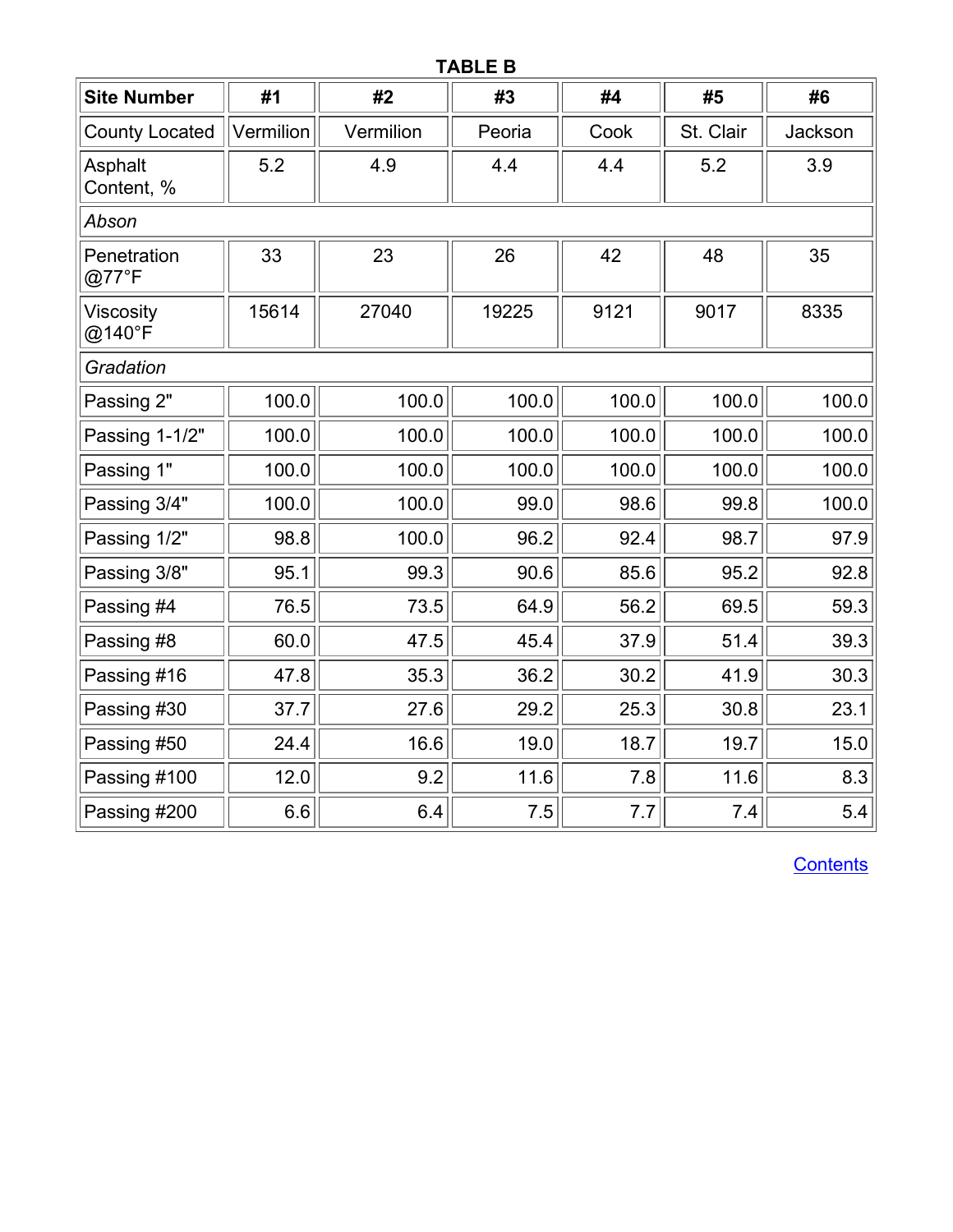**TABLE C**  State of Illinois TCLP Test Results

<span id="page-4-0"></span>

| <b>Site Number</b>     | #1         | #2         | #3         | #4         | #5         | #6         | Det.<br>Limit |
|------------------------|------------|------------|------------|------------|------------|------------|---------------|
| PAH's, $\mu$ g/L       |            |            |            |            |            |            |               |
| Naphthalene            | 0.49       | <b>BDL</b> | <b>BDL</b> | 0.30       | <b>BDL</b> | <b>BDL</b> | 0.13          |
| Acenaphthylene         | <b>BDL</b> | <b>BDL</b> | <b>BDL</b> | <b>BDL</b> | <b>BDL</b> | <b>BDL</b> | 0.20          |
| Acenaphthene           | 0.14       | <b>BDL</b> | <b>BDL</b> | <b>BDL</b> | <b>BDL</b> | <b>BDL</b> | 0.13          |
| Fluorene               | <b>BDL</b> | <b>BDL</b> | <b>BDL</b> | <b>BDL</b> | <b>BDL</b> | <b>BDL</b> | 0.015         |
| Phenanthrene           | <b>BDL</b> | <b>BDL</b> | <b>BDL</b> | <b>BDL</b> | <b>BDL</b> | <b>BDL</b> | 0.13          |
| Anthracene             | <b>BDL</b> | <b>BDL</b> | <b>BDL</b> | <b>BDL</b> | <b>BDL</b> | <b>BDL</b> | 0.017         |
| Fluorathene            | <b>BDL</b> | <b>BDL</b> | <b>BDL</b> | <b>BDL</b> | <b>BDL</b> | <b>BDL</b> | 0.017         |
| Pyrene                 | <b>BDL</b> | <b>BDL</b> | <b>BDL</b> | <b>BDL</b> | <b>BDL</b> | <b>BDL</b> | 0.060         |
| Benzo(A)Anthracene     | <b>BDL</b> | <b>BDL</b> | <b>BDL</b> | <b>BDL</b> | 0.017      | <b>BDL</b> | 0.017         |
| Chrysene               | <b>BDL</b> | <b>BDL</b> | <b>BDL</b> | <b>BDL</b> | <b>BDL</b> | <b>BDL</b> | 0.033         |
| Benzo(B)Fluoranthene   | <b>BDL</b> | <b>BDL</b> | <b>BDL</b> | <b>BDL</b> | <b>BDL</b> | <b>BDL</b> | 0.023         |
| Benzo(K)Fluoranthene   | <b>BDL</b> | <b>BDL</b> | <b>BDL</b> | <b>BDL</b> | 0.050      | <b>BDL</b> | 0.017         |
| Benzo(A)Pyrene         | <b>BDL</b> | <b>BDL</b> | <b>BDL</b> | <b>BDL</b> | <b>BDL</b> | <b>BDL</b> | 0.240         |
| Dibenzo(A,H)Anthracene | <b>BDL</b> | <b>BDL</b> | <b>BDL</b> | <b>BDL</b> | <b>BDL</b> | <b>BDL</b> | 0.068         |
| Benzo(G,H,I)Perylene   | <b>BDL</b> | <b>BDL</b> | <b>BDL</b> | <b>BDL</b> | <b>BDL</b> | <b>BDL</b> | 0.110         |
| Indeno(1,2,3-cd)Pyrene | <b>BDL</b> | <b>BDL</b> | <b>BDL</b> | <b>BDL</b> | <b>BDL</b> | <b>BDL</b> | 0.022         |
| Metals, mg/L           |            |            |            |            |            |            |               |
| <b>Barium</b>          | <b>BDL</b> | 0.40       | 0.36       | 0.33       | <b>BDL</b> | <b>BDL</b> | 0.200         |
| Cadmium                | <b>BDL</b> | <b>BDL</b> | <b>BDL</b> | <b>BDL</b> | <b>BDL</b> | <b>BDL</b> | 0.200         |
| Chromium               | <b>BDL</b> | 0.52       | <b>BDL</b> | <b>BDL</b> | <b>BDL</b> | <b>BDL</b> | 0.050         |
| Lead                   | <b>BDL</b> | 1.80       | <b>BDL</b> | <b>BDL</b> | <b>BDL</b> | <b>BDL</b> | 0.200         |
| Silver                 | <b>BDL</b> | <b>BDL</b> | <b>BDL</b> | <b>BDL</b> | <b>BDL</b> | <b>BDL</b> | 0.040         |
| Arsenic                | <b>BDL</b> | <b>BDL</b> | <b>BDL</b> | <b>BDL</b> | <b>BDL</b> | <b>BDL</b> | 0.005         |
| Selenium               | <b>BDL</b> | <b>BDL</b> | <b>BDL</b> | <b>BDL</b> | <b>BDL</b> | <b>BDL</b> | 0.025         |
| Mercury                | <b>BDL</b> | <b>BDL</b> | <b>BDL</b> | <b>BDL</b> | <b>BDL</b> | <b>BDL</b> | 0.005         |
| Semi-Volatiles, µ g/L  |            |            |            |            |            |            |               |
| 1,4 Dichlorobenzene    | <b>BDL</b> | <b>BDL</b> | <b>BDL</b> | <b>BDL</b> | <b>BDL</b> | <b>BDL</b> | 50            |
| 2,4 Dinitrotoluene     | <b>BDL</b> | <b>BDL</b> | <b>BDL</b> | <b>BDL</b> | <b>BDL</b> | <b>BDL</b> | 50            |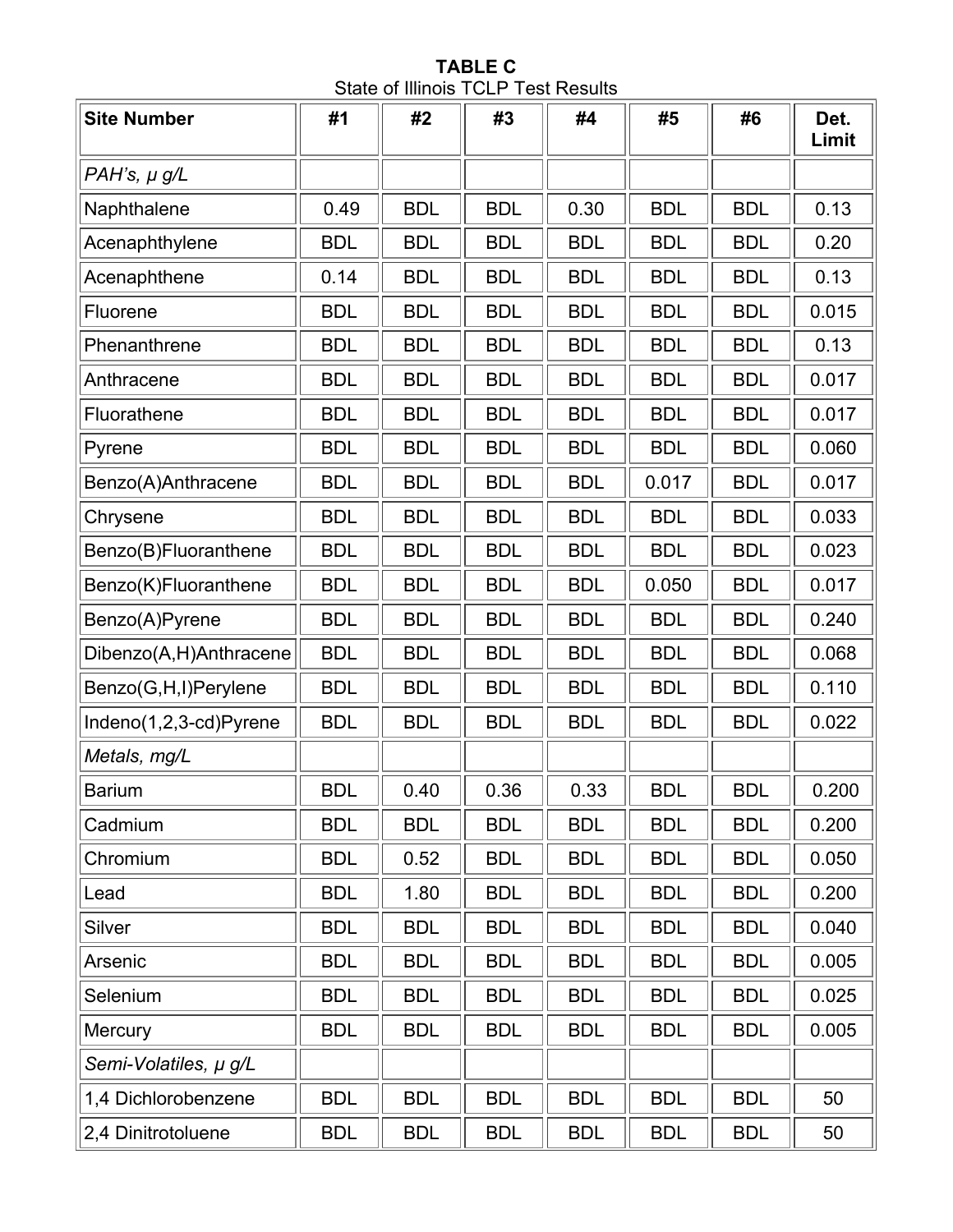| Hexachlorobenzene     | <b>BDL</b> | <b>BDL</b> | <b>BDL</b> | <b>BDL</b> | <b>BDL</b> | <b>BDL</b> | 50    |
|-----------------------|------------|------------|------------|------------|------------|------------|-------|
| Hexachlorobutadiene   | <b>BDL</b> | <b>BDL</b> | <b>BDL</b> | <b>BDL</b> | <b>BDL</b> | <b>BDL</b> | 50    |
| Hexachloroethane      | <b>BDL</b> | <b>BDL</b> | <b>BDL</b> | <b>BDL</b> | <b>BDL</b> | <b>BDL</b> | 50    |
| Nitrobenzene          | <b>BDL</b> | <b>BDL</b> | <b>BDL</b> | <b>BDL</b> | <b>BDL</b> | <b>BDL</b> | 250   |
| Pyridine              | <b>BDL</b> | <b>BDL</b> | <b>BDL</b> | <b>BDL</b> | <b>BDL</b> | <b>BDL</b> | 120   |
| Cresylic Acid         | <b>BDL</b> | <b>BDL</b> | <b>BDL</b> | <b>BDL</b> | <b>BDL</b> | <b>BDL</b> | 50    |
| 2 Methyl Phenol       | <b>BDL</b> | <b>BDL</b> | <b>BDL</b> | <b>BDL</b> | <b>BDL</b> | <b>BDL</b> | 50    |
| 3 Methyl Phenol       | <b>BDL</b> | <b>BDL</b> | <b>BDL</b> | <b>BDL</b> | <b>BDL</b> | <b>BDL</b> | 50    |
| 4 Methyl Phenol       | <b>BDL</b> | <b>BDL</b> | <b>BDL</b> | <b>BDL</b> | <b>BDL</b> | <b>BDL</b> | 250   |
| Pentachlorophenol     | <b>BDL</b> | <b>BDL</b> | <b>BDL</b> | <b>BDL</b> | <b>BDL</b> | <b>BDL</b> | 250   |
| 2,4,5-Trichlorophenol | <b>BDL</b> | <b>BDL</b> | <b>BDL</b> | <b>BDL</b> | <b>BDL</b> | <b>BDL</b> | 50    |
| 2,4,6-Trichlorophenol | <b>BDL</b> | <b>BDL</b> | <b>BDL</b> | <b>BDL</b> | <b>BDL</b> | <b>BDL</b> | $---$ |
| PCB's, mg/Kg          |            |            |            |            |            |            |       |
| PCB Arochlor 1016     | <b>BDL</b> | <b>BDL</b> | <b>BDL</b> | <b>BDL</b> | <b>BDL</b> | <b>BDL</b> | 1.0   |
| PCB Arochlor 1221     | <b>BDL</b> | <b>BDL</b> | <b>BDL</b> | <b>BDL</b> | <b>BDL</b> | <b>BDL</b> | 5.0   |
| PCB Arochlor 1232     | <b>BDL</b> | <b>BDL</b> | <b>BDL</b> | <b>BDL</b> | <b>BDL</b> | <b>BDL</b> | 1.0   |
| PCB Arochlor 1242     | <b>BDL</b> | <b>BDL</b> | <b>BDL</b> | <b>BDL</b> | <b>BDL</b> | <b>BDL</b> | 1.0   |
| PCB Arochlor 1248     | <b>BDL</b> | <b>BDL</b> | <b>BDL</b> | <b>BDL</b> | <b>BDL</b> | <b>BDL</b> | 1.0   |
| PCB Arochlor 1254     | <b>BDL</b> | <b>BDL</b> | <b>BDL</b> | <b>BDL</b> | <b>BDL</b> | <b>BDL</b> | 1.0   |
| PCB Arochlor 1260     | <b>BDL</b> | <b>BDL</b> | <b>BDL</b> | <b>BDL</b> | <b>BDL</b> | <b>BDL</b> | 1.0   |
| PCB Arochlor 1262     | <b>BDL</b> | <b>BDL</b> | <b>BDL</b> | <b>BDL</b> | <b>BDL</b> | <b>BDL</b> | 1.0   |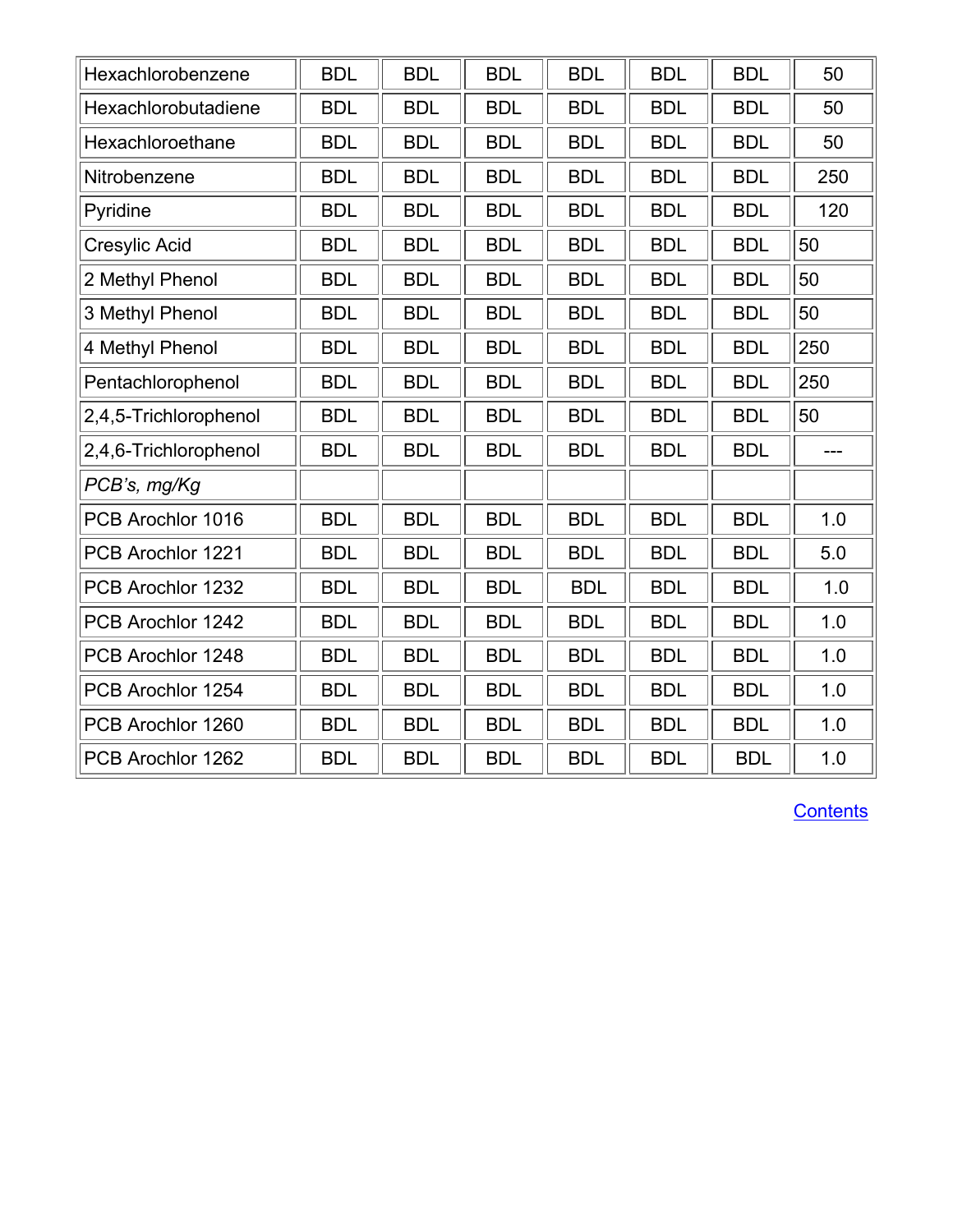# **TABLE D**

<span id="page-6-0"></span>Maximum Concentration of Contaminants for the Toxicity Characteristic (TCLP)

| <b>EPA HW</b><br><b>NUMBER</b> | <b>CONTAMINANT</b>          | <b>CHARACTERISTIC</b><br>LEVEL (mg/L) |
|--------------------------------|-----------------------------|---------------------------------------|
| D004                           | Arsenic                     | 5.0                                   |
| D005                           | <b>Barium</b>               | 100.0                                 |
| D018                           | <b>Benzene</b>              | 0.5                                   |
| D006                           | Cadmium                     | 1.0                                   |
| D019                           | <b>Carbon Tetrachloride</b> | 0.5                                   |
| D020                           | Chlordane                   | 0.03                                  |
| D021                           | Chlorobenzene               | 100.0                                 |
| D022                           | Chloroform                  | 6.0                                   |
| D007                           | Chromium                    | 5.0                                   |
| D023                           | 0-Cresol                    | 200.0                                 |
| D024                           | m-Cresol                    | 200.0                                 |
| D025                           | p-Cresol                    | 200.0                                 |
| D026                           | Cresol                      | 200.0                                 |
| D016                           | $2,4-D$                     | 10.0                                  |
| D027                           | 1,4-Dichlorobenzene         | 7.5                                   |
| D028                           | 1,2-Dichloroethane          | 0.5                                   |
| D <sub>029</sub>               | 1,1-Dichloroethylene        | 0.7                                   |
| D030                           | 2,4-Dinitrotoluene          | 0.13                                  |
| D012                           | Endrin                      | 0.02                                  |
| D031                           | Heptachlor (and its         | 0.008                                 |
| D032                           | hydroxide)                  | 0.13                                  |
| D033                           | Hexachlorobenzene           | 0.5                                   |
| D034                           | Hexachlorobutadiene         | 3.0                                   |
| D008                           | Hexachloroethane            | 5.0                                   |
| D013                           | Lead                        | 0.4                                   |
| D009                           | Lindane                     | 0.2                                   |
| D014                           | Mercury                     | 10.0                                  |
| D035                           | Methyoxychlor               | 200.0                                 |
| D036                           | Methyl ethyl ketone         | 2.0                                   |